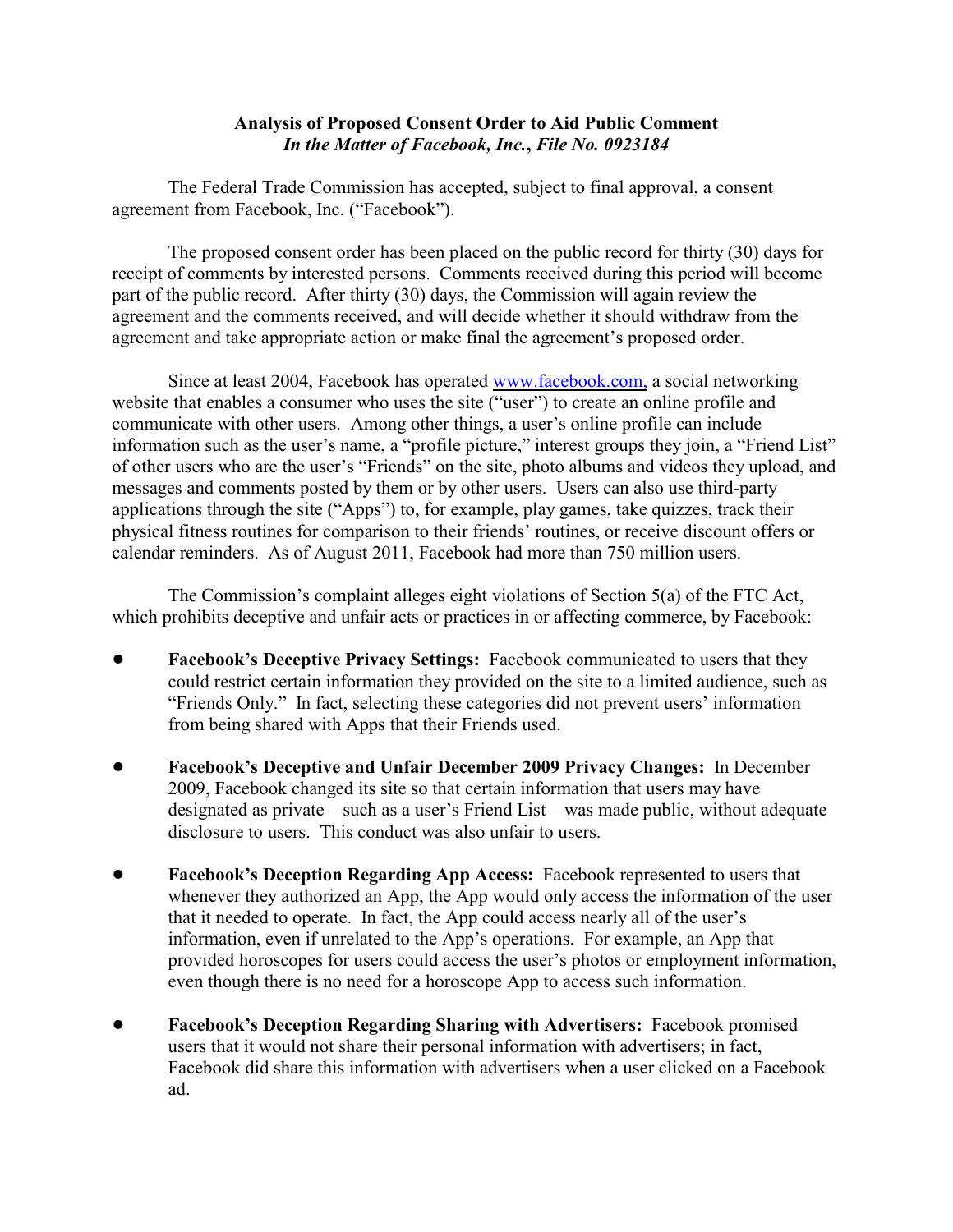- ! **Facebook's Deception Regarding its Verified Apps Program:** Facebook had a "Verified Apps" program through which it represented that it had certified the security of certain Apps when, in fact, it had not.
- ! **Facebook's Deception Regarding Photo and Video Deletion:** Facebook stated to users that, when they deactivate or delete their accounts, their photos and videos would be inaccessible. In fact, Facebook continued to allow access to this content even after a user deactivated or deleted his or her account.
- **Safe Harbor:** Facebook deceptively stated that it complied with the U.S.-EU Safe Harbor Framework, a mechanism by which U.S. companies may transfer data from the European Union to the United States consistent with European law.

The proposed order contains provisions designed to prevent Facebook from engaging in practices in the future that are the same or similar to those alleged in the complaint.

Part I of the proposed order prohibits Facebook from misrepresenting the privacy or security of "covered information," as well as the company's compliance with any privacy, security, or other compliance program, including but not limited to the U.S.-EU Safe Harbor Framework. "Covered information" is defined broadly as "information from or about an individual consumer, including but not limited to: (a) a first or last name; (b) a home or other physical address, including street name and name of city or town; (c) an email address or other online contact information, such as an instant messaging user identifier or a screen name; (d) a mobile or other telephone number; (e) photos and videos; (f) Internet Protocol ("IP") address, User ID, or other persistent identifier; (g) physical location; or (h) any information combined with any of (a) through (g) above."

Part II of the proposed order requires Facebook to give its users a clear and prominent notice and obtain their affirmative express consent before sharing their previously-collected information with third parties in any way that materially exceeds the restrictions imposed by their privacy settings. A "material . . . practice is one which is likely to affect a consumer's choice of or conduct regarding a product." FTC Policy Statement on Deception, Appended to *Cliffdale Associates, Inc*., 103 F.T.C. 110, 174 (1984).

Part III of the proposed order requires Facebook to implement procedures reasonably designed to ensure that a user's covered information cannot be accessed from Facebook's servers after a reasonable period of time, not to exceed thirty (30) days, following a user's deletion of his or her account.

Part IV of the proposed order requires Facebook to establish and maintain a comprehensive privacy program that is reasonably designed to: (1) address privacy risks related to the development and management of new and existing products and services, and (2) protect the privacy and confidentiality of covered information. The privacy program must be documented in writing and must contain controls and procedures appropriate to Facebook's size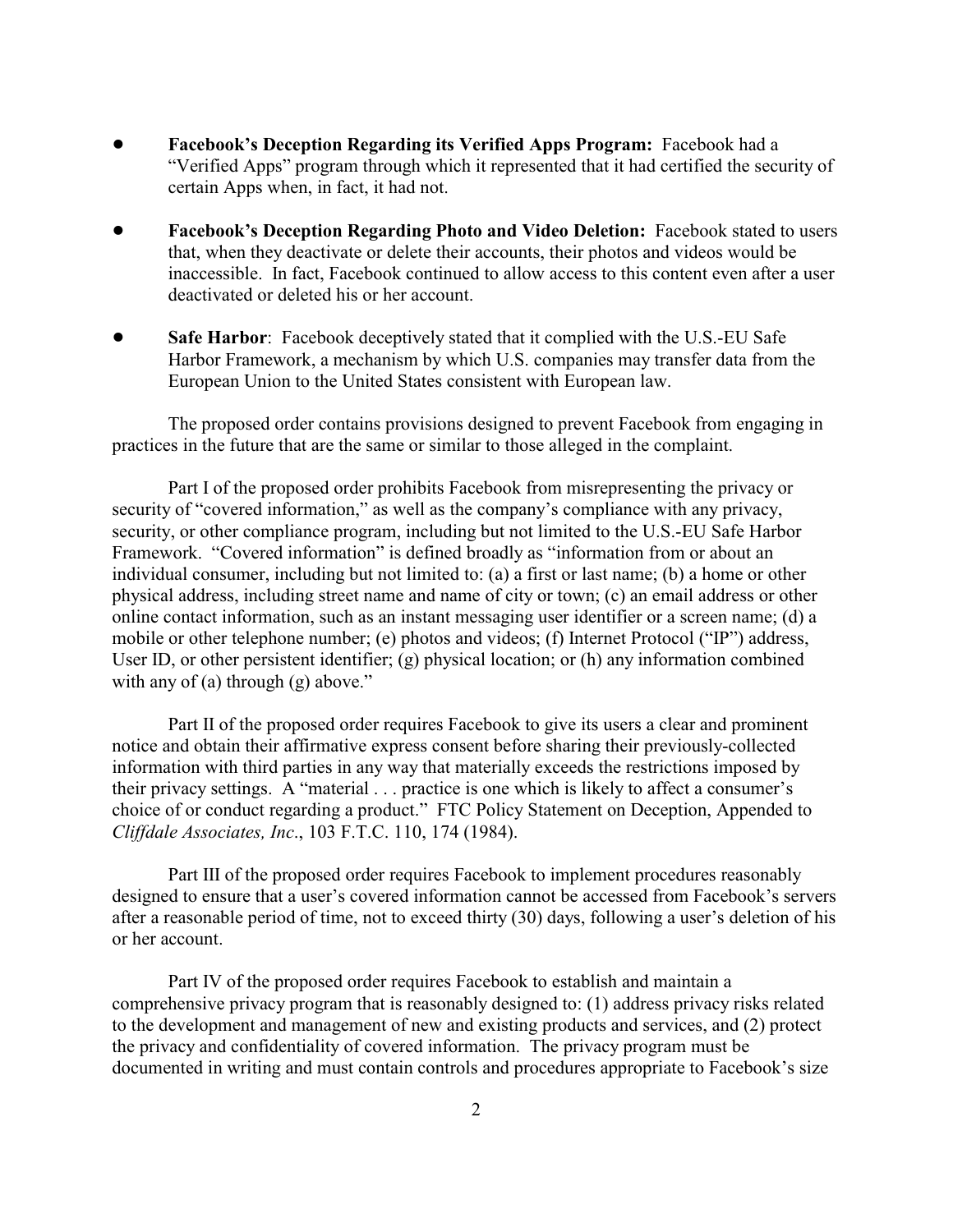and complexity, the nature and scope of its activities, and the sensitivity of covered information. Specifically, the order requires Facebook to:

- designate an employee or employees to coordinate and be responsible for the privacy program;
- identify reasonably-foreseeable, material risks, both internal and external, that could result in the unauthorized collection, use, or disclosure of covered information and assess the sufficiency of any safeguards in place to control these risks;
- design and implement reasonable controls and procedures to address the risks identified through the privacy risk assessment and regularly test or monitor the effectiveness of these controls and procedures;
- develop and use reasonable steps to select and retain service providers capable of appropriately protecting the privacy of covered information they receive from respondent, and require service providers by contract to implement and maintain appropriate privacy protections; and
- evaluate and adjust its privacy program in light of the results of the testing and monitoring, any material changes to its operations or business arrangements, or any other circumstances that it knows or has reason to know may have a material impact on the effectiveness of its privacy program.

Part V of the proposed order requires that Facebook obtain within 180 days, and every other year thereafter for twenty (20) years, an assessment and report from a qualified, objective, independent third-party professional, certifying, among other things, that it has in place a privacy program that provides protections that meet or exceed the protections required by Part IV of the proposed order; and its privacy controls are operating with sufficient effectiveness to provide reasonable assurance that the privacy of covered information is protected.

Parts VI through X of the proposed order are reporting and compliance provisions. Part VI requires that Facebook retain all "widely disseminated statements" that describe the extent to which respondent maintains and protects the privacy, security, and confidentiality of any covered information, along with all materials relied upon in making such statements, for a period of three (3) years. Part VI further requires Facebook to retain, for a period of six (6) months from the date received, all consumer complaints directed at Facebook, or forwarded to Facebook by a third party, that relate to the conduct prohibited by the proposed order, and any responses to such complaints. Part VI also requires Facebook to retain for a period of five (5) years from the date received, documents, prepared by or on behalf of Facebook, that contradict, qualify, or call into question its compliance with the proposed order. Part VI additionally requires Facebook to retain for a period of three (3) years, each materially different document relating to its attempt to obtain the affirmative express consent of users referred to in Part II, along with documents and information sufficient to show each user's consent and documents sufficient to demonstrate, on